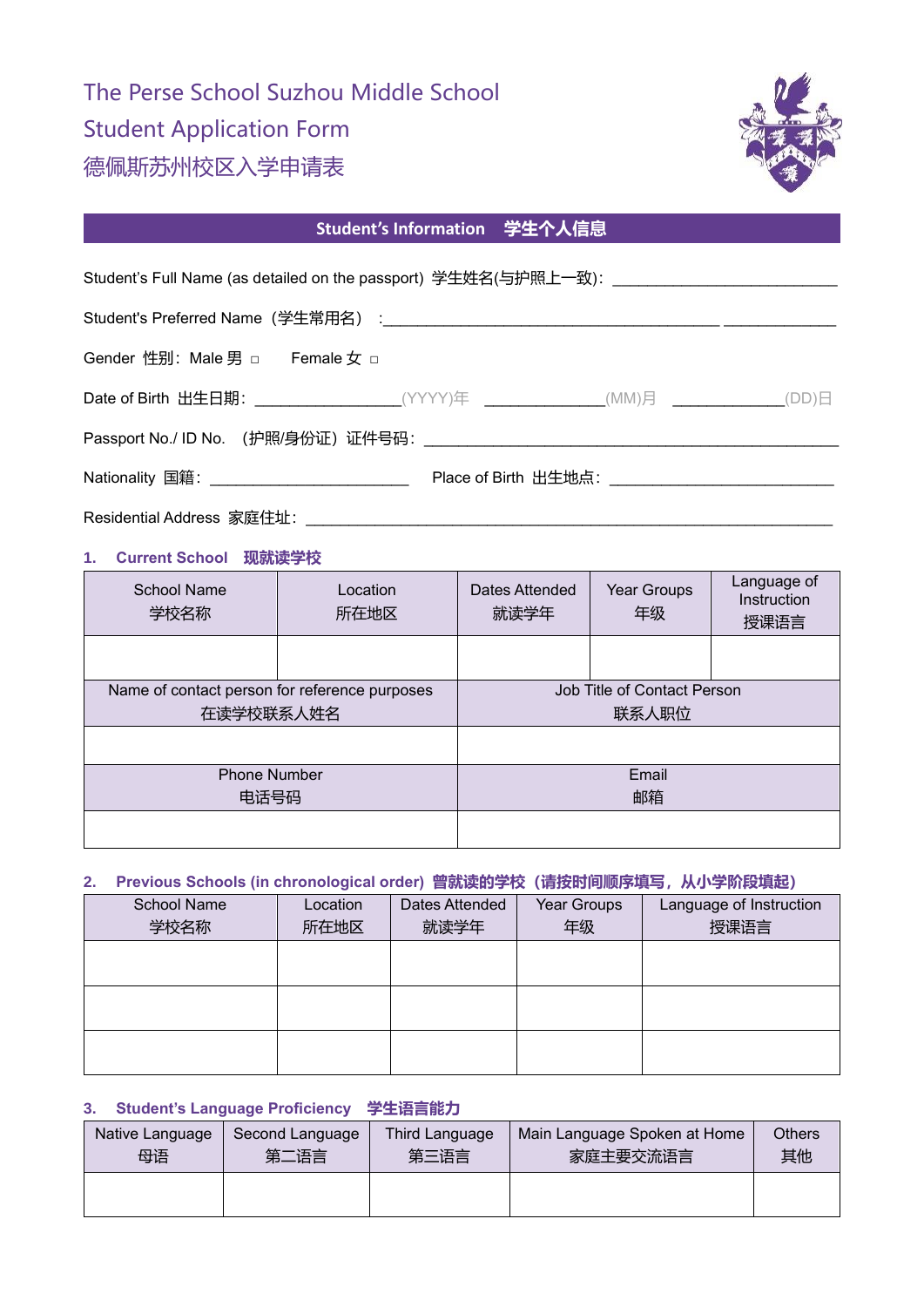#### **4. Student's English Proficiency 学生英语能力**

State the number of years the student has been learning English: 学生已学习英语的时间:

Please specify where the student has studied English: 如学生在学校以外地方学习英语,请注明详情:

If the student has obtained any English qualifications, please specify: 如果学生已经获得了英语资质证书,请注明详情:

#### **Parent's or/and Guardian's Information 家长或/和监护人信息**

\_\_\_\_\_\_\_\_\_\_\_\_\_\_\_\_\_\_\_\_\_\_\_\_\_\_\_\_\_\_\_\_\_\_\_\_\_\_\_\_\_\_\_\_\_\_\_\_\_\_\_\_\_\_\_\_\_\_\_\_\_\_\_\_\_\_\_\_\_\_\_\_\_\_\_\_\_\_\_\_\_\_\_\_\_\_\_

|                                                     | ① Full Name 姓名: __________________ Nationality 国籍: ________ Native Language 母语: __________ |
|-----------------------------------------------------|--------------------------------------------------------------------------------------------|
| Position 职位: _________________________              | Company's Name 公司名称: _______________________                                               |
| Mobile Number 手机号码: _______________________________ | Email 邮箱: __________________________                                                       |
|                                                     | 2 Full Name 姓名: __________________Nationality 国籍: _________Native Language 母语: _________   |
| Position 职位: _________________________              | Company's Name 公司名称: ____________________________                                          |
| Mobile Number 手机号码:                                 | Email 邮箱:                                                                                  |

#### **Emergency Contact 紧急联系方式**

In case of any emergency and both parents cannot be reached please contact: 如有事故发生或孩子突然生病,无法与家长取得联系,学校需与以下紧急联系人取得联系:

| <b>Full Name</b> | Relationship     |  |
|------------------|------------------|--|
| 姓名               | 与学生的关系           |  |
| Mobile           | Home Telephone   |  |
| 手机               | 家庭电话             |  |
| Email            | Office Telephone |  |
| 电子邮件             | 办公室电话            |  |

Note: It is the responsibility of the parents to inform the school in advance if their child has a contagious disease that may potentially harm other students or staff. It is the responsibility of the parents to update the above information as needed ASAP. Telephone, mobile numbers and email addresses are extremely important.

注:如果您的孩子有传染性疾病,会危及其他学生和老师,家长有责任提前告知校区相关工作人员。若家长更新 了联系信息,家长有责任及时告知校区相关工作人员。电话/手机以及邮箱地址对我们非常重要。

#### **Medical Information** 医疗信息

Medical information will be made available to teachers and other relevant staff. It is treated in confidence. Do you agree that this information is shared as stated?

校区的老师和工作人员可以参阅学生的医疗状况方面的信息,但资料会保密存档,您是否同意资料让有关工作

人员查阅?

□ Yes 是 □ No 否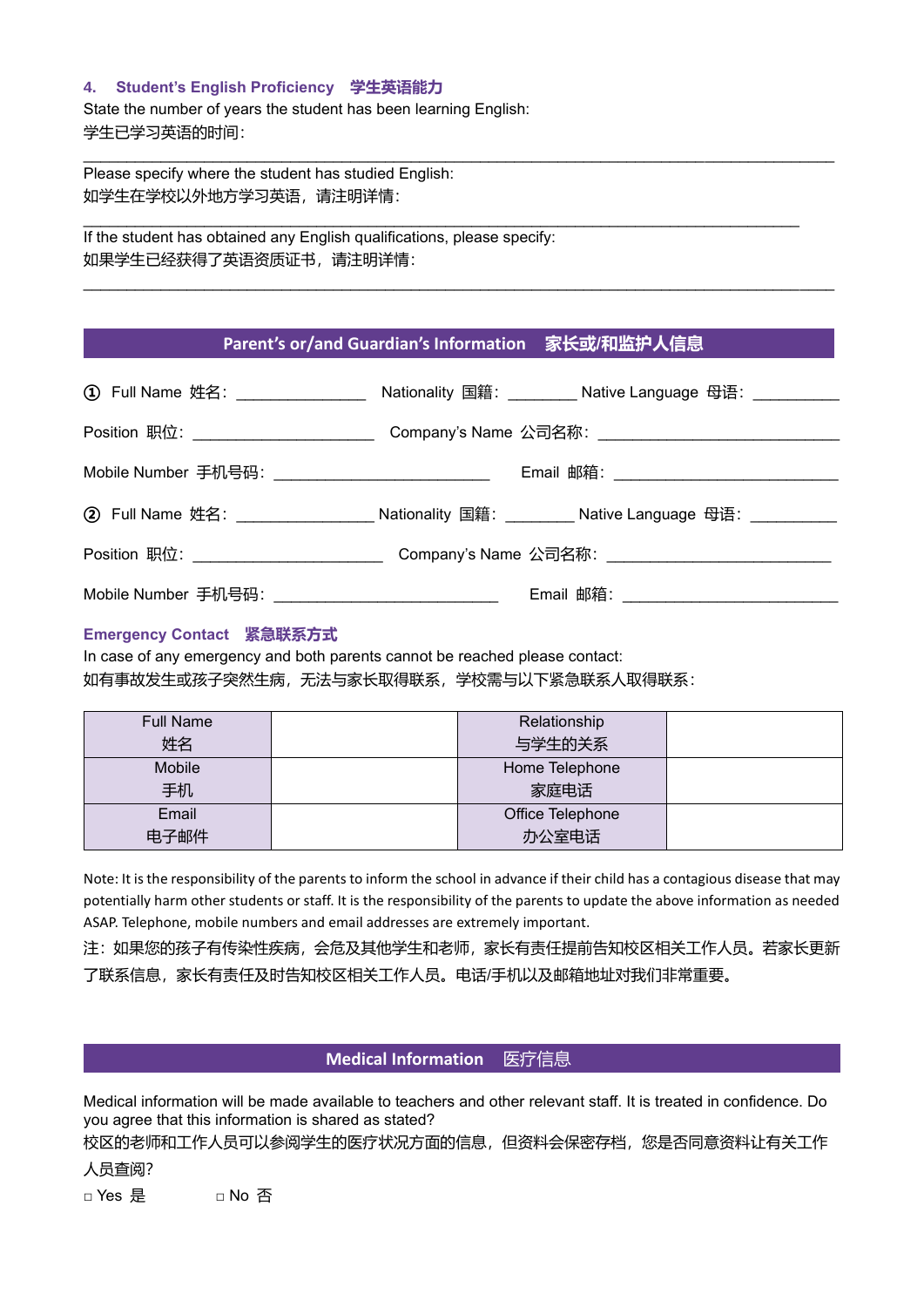### **1. Please tick any disease your child has currently or previously had, providing full details in the space if necessary:**

| 您的孩子是否患过以下疾病,如有必要请提供全部的医疗信息: |  |
|------------------------------|--|
|------------------------------|--|

| 哮喘病<br>Asthma                                                                                                                                               | $\neg$ Yes   | $\Box$ No    | 频繁头痛<br>Frequent headaches    | $\neg$ Yes   | $\Box$ No    |
|-------------------------------------------------------------------------------------------------------------------------------------------------------------|--------------|--------------|-------------------------------|--------------|--------------|
| 糖尿病<br><b>Diabetes</b>                                                                                                                                      | $\sqcap$ Yes | $\square$ No | 听力障碍<br>Hearing problems      | $\sqcap$ Yes | $\sqcap$ No  |
| 癫痫症<br>Epilepsy/Seizure Disorder                                                                                                                            | $\sqcap$ Yes | $\Box$ No    | 心脏病<br>Heart disorder         | $\neg$ Yes   | $\Box$ No    |
| 抑郁症<br><b>Anxiety Disorder</b>                                                                                                                              | $\sqcap$ Yes | $\square$ No | 肝炎 (甲肝/乙肝)<br>Hepatitis A/B/C | $\neg$ Yes   | $\square$ No |
| 肠胃失调<br><b>Gastrointestinal Disorder</b>                                                                                                                    | $\sqcap$ Yes | $\Box$ No    | 脊椎病<br><b>Scoliosis</b>       | $\neg$ Yes   | $\Box$ No    |
| Frequent Nosebleeds 经常性流鼻血                                                                                                                                  | $\sqcap$ Yes | $\square$ No | 皮肤病<br>Skin problem           | $\neg$ Yes   | $\sqcap$ No  |
| 湿疹<br>Eczema                                                                                                                                                | $\neg$ Yes   | $\Box$ No    | 关节炎<br><b>Arthritis</b>       | $\sqcap$ Yes | $\Box$ No    |
| Allergies (Please specify if your child is allergic to any food, plants, medications and chemical substance etc.)<br>(请说明孩子对哪种食物、植物、药物、植物、化学物品等过敏) :<br>过敏症 |              |              |                               |              |              |

If yes, please specify 如果是, 请注明详情:

### **2. Please tick any contagious disease your child has currently or previously had. Please include the age they occurred where appropriate:**

**如果您的孩子患有以下的传染病,请在以下传染病列表下打钩,并填写您孩子患病的年龄:**

\_\_\_\_\_\_\_\_\_\_\_\_\_\_\_\_\_\_\_\_\_\_\_\_\_\_\_\_\_\_\_\_\_\_\_\_\_\_\_\_\_\_\_\_\_\_\_\_\_\_\_\_\_\_\_\_\_\_\_\_\_\_\_\_\_\_\_\_\_\_\_\_\_\_\_\_\_\_\_\_\_\_

| 水痘<br>Chicken Pox           | □      | 白喉<br>Diptheria             | □ |
|-----------------------------|--------|-----------------------------|---|
| 腮腺炎<br>Mumps                | □      | 新型冠状病毒肺炎<br>COVID-19        |   |
| 风疹<br><b>German Measles</b> | □      | 脊髓灰质症<br>Poliomyelitis      | □ |
| Hand, Foot &Mouth 手足口症      | $\Box$ | 猩红热<br><b>Scarlet Fever</b> | п |
| 麻疹<br><b>Measles</b>        | П      | Whooping Cough 百日咳          | П |
| Other 其他                    |        |                             |   |

### **3. Please fill in the immunisation record of your child 请填写疫苗接种时间(若没有,请写"无"):**

| Vaccination 疫苗                                     | 日期<br>Date |
|----------------------------------------------------|------------|
| Diptheria Tetanus, Pertussis (DTaP) 白喉、破伤风、百日咳疫苗   |            |
| 轮状病毒疫苗<br><b>Rotavirus</b>                         |            |
| 甲型肝炎疫苗<br>Hepatitis A                              |            |
| 乙型肝炎疫苗<br><b>Hepatitis B</b>                       |            |
| 流行性乙型脑炎疫苗<br>Japanese Encephalitis                 |            |
| A 群脑膜炎结合疫苗<br>Meningitis A                         |            |
| 麻疹、流行性腮腺炎、风疹疫苗<br>Measles, Mumps and Rubella (MMR) |            |
| 麻疹、风疹疫苗<br>Measles and Rubella                     |            |
| 乙型流感嗜血杆菌疫苗<br>Haemophilus Influenza Type B (HIB)   |            |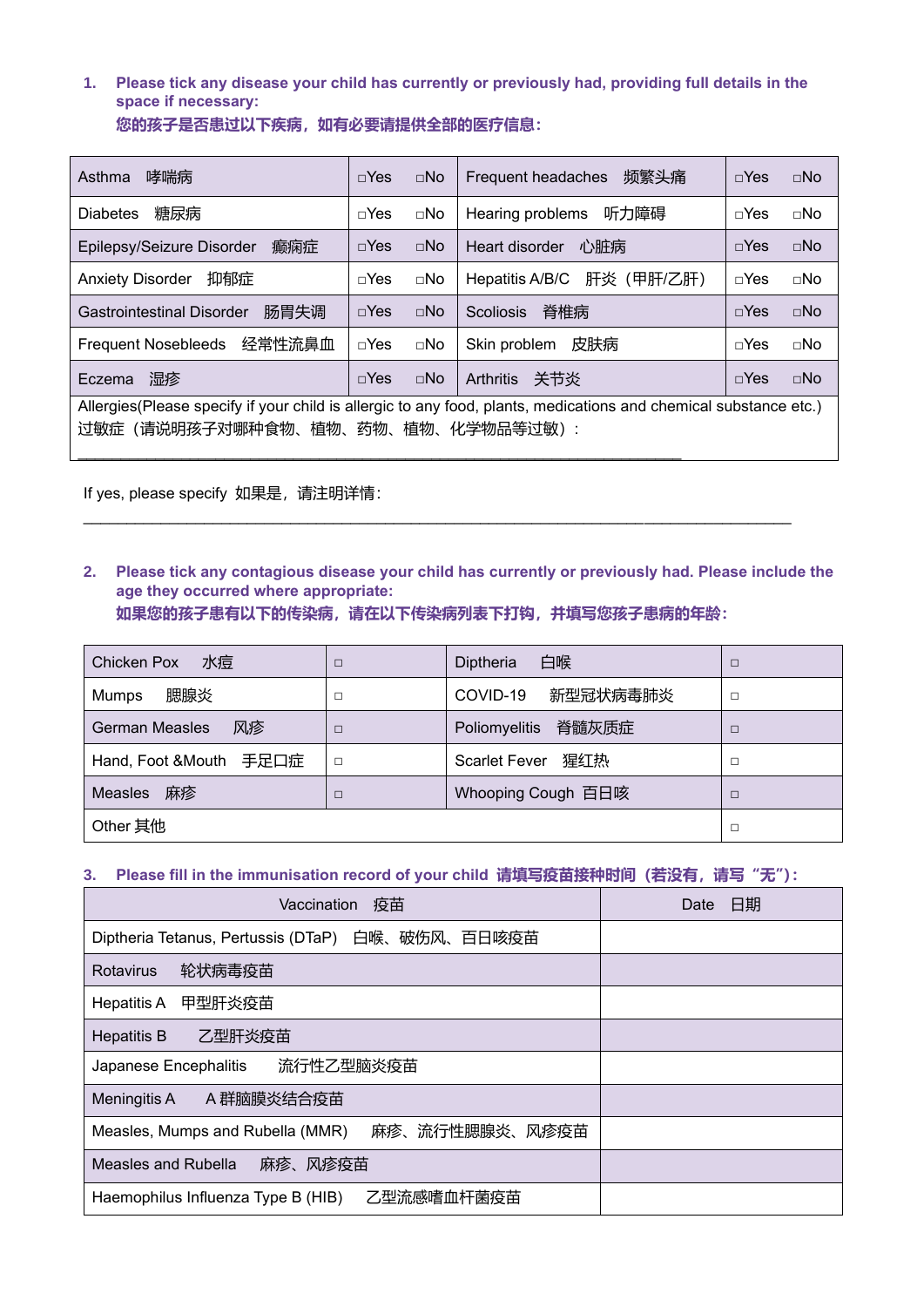| 剂脊髓灰质炎疫苗<br>Inactivated Polio Virus (IPV) |  |  |  |
|-------------------------------------------|--|--|--|
| 破伤风和白喉疫苗<br>Tetanus and Diptheria (TD)    |  |  |  |
| Meningitis A and C A 群 C 群脑膜炎结合疫苗         |  |  |  |
| Tuberculosis (BCG) 卡介苗                    |  |  |  |
| Varicella 水痘疫苗                            |  |  |  |
| 其他<br>Other                               |  |  |  |

4. Has your child had any major operations? 您的孩子是否动过较大的手术?

□ Yes 是 □ No 否

If yes, please specify 如果是, 请注明详情:

\_\_\_\_\_\_\_\_\_\_\_\_\_\_\_\_\_\_\_\_\_\_\_\_\_\_\_\_\_\_\_\_\_\_\_\_\_\_\_\_\_\_\_\_\_\_\_\_\_\_\_\_\_\_\_\_\_\_\_\_\_\_\_\_\_\_\_\_\_\_\_\_\_\_\_\_\_\_\_ 5. Does your child need to use any kind of medical devices? 您的孩子是否需要使用任何的医疗器具?

□ Yes 是 □ No 否 Note: These medical devices will be kept at the Nurses' Station as back up appliances. Please give details.

注:这些医疗器具在校区护士处多备一份以备用

- 6. Does your child need to take medicines regularly 您的孩子是否需要定期服药?
	- □ Yes 是 □ No 否

If yes, please specify the medication schedule 如果是, 请注明服药次数和时间:

\_\_\_\_\_\_\_\_\_\_\_\_\_\_\_\_\_\_\_\_\_\_\_\_\_\_\_\_\_\_\_\_\_\_\_\_\_\_\_\_\_\_\_\_\_\_\_\_\_\_\_\_\_\_\_ \_\_\_\_\_\_\_\_\_\_\_\_\_\_\_\_\_\_\_

 $\mathcal{L}_\mathcal{L} = \{ \mathcal{L}_\mathcal{L} = \{ \mathcal{L}_\mathcal{L} = \{ \mathcal{L}_\mathcal{L} = \{ \mathcal{L}_\mathcal{L} = \{ \mathcal{L}_\mathcal{L} = \{ \mathcal{L}_\mathcal{L} = \{ \mathcal{L}_\mathcal{L} = \{ \mathcal{L}_\mathcal{L} = \{ \mathcal{L}_\mathcal{L} = \{ \mathcal{L}_\mathcal{L} = \{ \mathcal{L}_\mathcal{L} = \{ \mathcal{L}_\mathcal{L} = \{ \mathcal{L}_\mathcal{L} = \{ \mathcal{L}_\mathcal{$ 

- 7. Please specify your child's blood type 请注明孩子的血型 :
- 8. Does your child need to wear glasses or other corrective glasses? 您的孩子是否需要佩戴眼镜或者其他纠正视力的眼镜?

□ Yes 是 □ No 否

#### **Student Support Service 学生辅助服务**

It is important that you answer the following questions thoroughly so that we can offer the most appropriate support to your child to ensure that they can access the curriculum and achieve their full potential. 以下问题请您认真填写,以便我们能够更好地帮助您孩子的学业,充分发掘他们的潜力。

#### **1. Does your child have any of the following? 您的孩子是否有以下症状?**

| 自闭症<br>Autism                      | $\neg$ Yes | $\square$ No | 语言迟缓<br>Language Delay                 | $\sqcap$ Yes | $\Box$ No   |
|------------------------------------|------------|--------------|----------------------------------------|--------------|-------------|
| 艾斯伯格症<br>Asperger's Syndrome       | $\neg$ Yes | $\sqcap$ No  | 发展迟缓<br><b>Developmental Delay</b>     | $\sqcap$ Yes | $\sqcap$ No |
| 多动症<br>ADHD/ADD                    | $\neg$ Yes | $\sqcap$ No  | 阅读迟缓<br><b>Reading Delay</b>           | $\sqcap$ Yes | $\Box$ No   |
| 身体障碍<br><b>Physical Disability</b> | $\neg$ Yes | $\sqcap$ No  | 书写障碍<br><b>Writing Disability</b>      | $\sqcap$ Yes | $\sqcap$ No |
| 言语障碍<br>Speech Impairment          | $\neg$ Yes | $\Box$ No    | 数学障碍<br><b>Mathematical Disability</b> | $\sqcap$ Yes | $\Box$ No   |
| 焦虑症/抑郁症<br>Anxiety/ Depression     | $\neg$ Yes | $\sqcap$ No  | <b>Processing Delay</b><br>处理障碍        | $\sqcap$ Yes | $\sqcap$ No |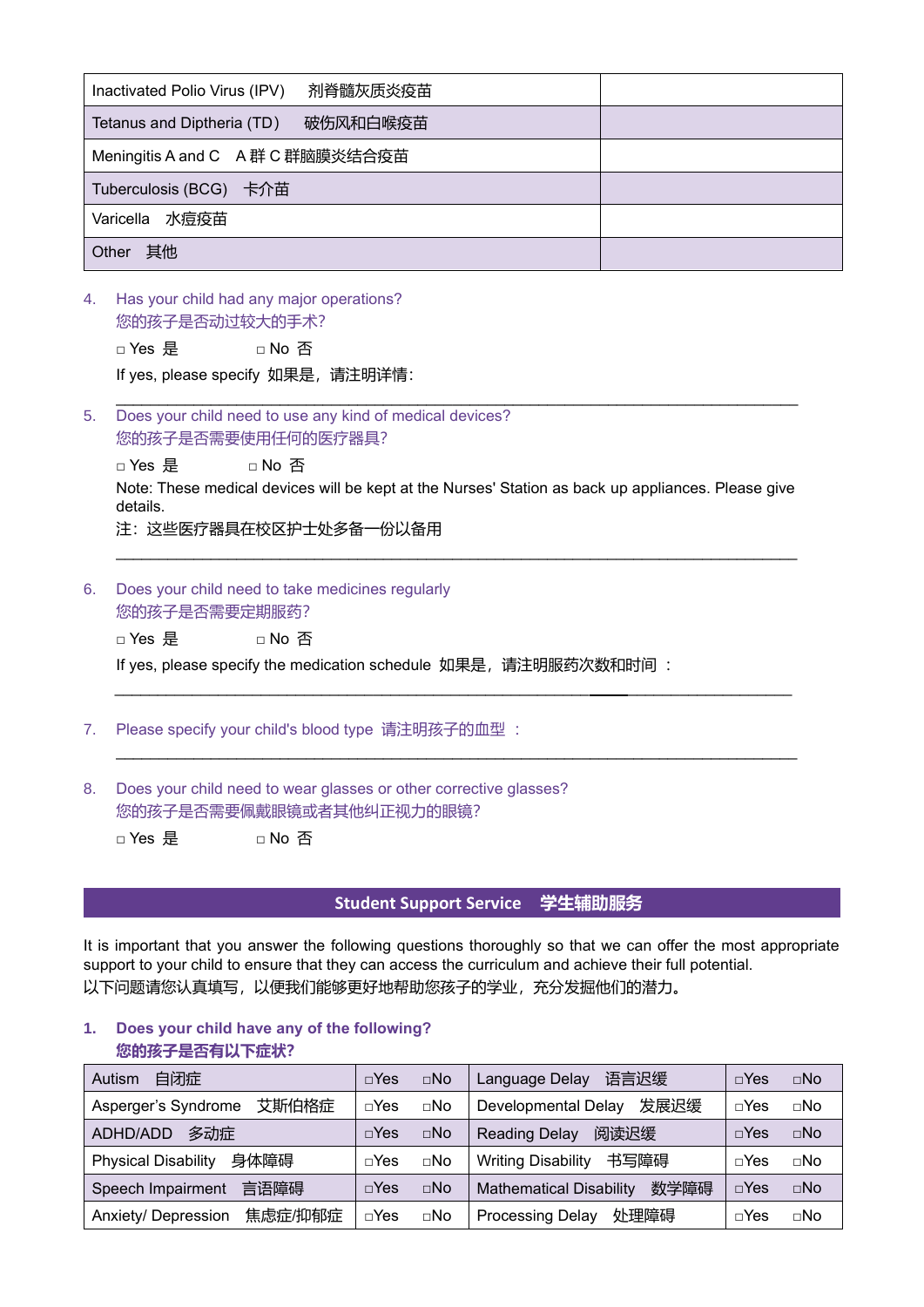|    |                                                                                                                                                                                                                         | Dyslexia 阅读障碍                                                                        |        | $\square$ Yes | $\square$ No | Others 其他症状 (Details 请说明)                                                                                                                                                                                                               |  |  |
|----|-------------------------------------------------------------------------------------------------------------------------------------------------------------------------------------------------------------------------|--------------------------------------------------------------------------------------|--------|---------------|--------------|-----------------------------------------------------------------------------------------------------------------------------------------------------------------------------------------------------------------------------------------|--|--|
| 2. | Has your child ever received any support for the above educational needs identified?<br>您的孩子是否接受过上述问题的帮助?<br>□ Yes 是<br>□ No 否<br>If yes, please specify and provide a copy of all related documents  如果是,请注明详情并提供完整相关文 |                                                                                      |        |               |              |                                                                                                                                                                                                                                         |  |  |
| 3. |                                                                                                                                                                                                                         | 您的孩子是否曾在学习,社交,情绪,精神和行为上遇到问题?<br>□ Yes 是                                              | □ No 否 |               |              | Has your child ever experienced learning, social, emotional, mental health or behaviour issues?                                                                                                                                         |  |  |
| 4. | □ Yes 是                                                                                                                                                                                                                 |                                                                                      | □ No 否 |               |              | Has your child ever received support from an Educational Psychologist, Psychiartrist or other Specialist for<br>any learning, social, emotional, mental health or behaviour issues?<br>您的孩子是否接受过教育心理学家,心理医生或者其他有关学习,社交,情绪,精神和行为方面专家的帮助? |  |  |
| 5. |                                                                                                                                                                                                                         | Has your child ever repeated a grade level?<br>您的孩子是否在同一年级重读过?<br>□ Yes 是     □ No 否 |        |               |              | If yes, please specify and provide the details including the grade which your child is retained                                                                                                                                         |  |  |
| 6. |                                                                                                                                                                                                                         | 您的孩子是否有过被劝休学或被学校开除的经历?<br>□ Yes 是      □ No 否                                        |        |               |              | Has your child ever been suspended, asked to leave or dismissed from school?                                                                                                                                                            |  |  |
| 7. | Does your child have any physical ailments which could affect participation in physical education classes?<br>您的孩子是否存在影响上体育课的身体方面障碍并需要提供特殊照顾?<br>□ No 否<br>□ Yes 是                                                      |                                                                                      |        |               |              |                                                                                                                                                                                                                                         |  |  |
| 8. |                                                                                                                                                                                                                         | 您的宗教信仰是否禁止您孩子食用某种食物?<br>□ Yes 是                                                      | □ No 否 |               |              | Do your religious beliefs forbid your child from eating certain food?                                                                                                                                                                   |  |  |

**Parent signature 家长确认签字: \_\_\_\_\_\_\_\_\_\_\_\_\_\_\_\_\_\_ Date 日期: \_\_\_\_\_\_\_\_\_\_\_\_\_\_\_\_\_\_\_**